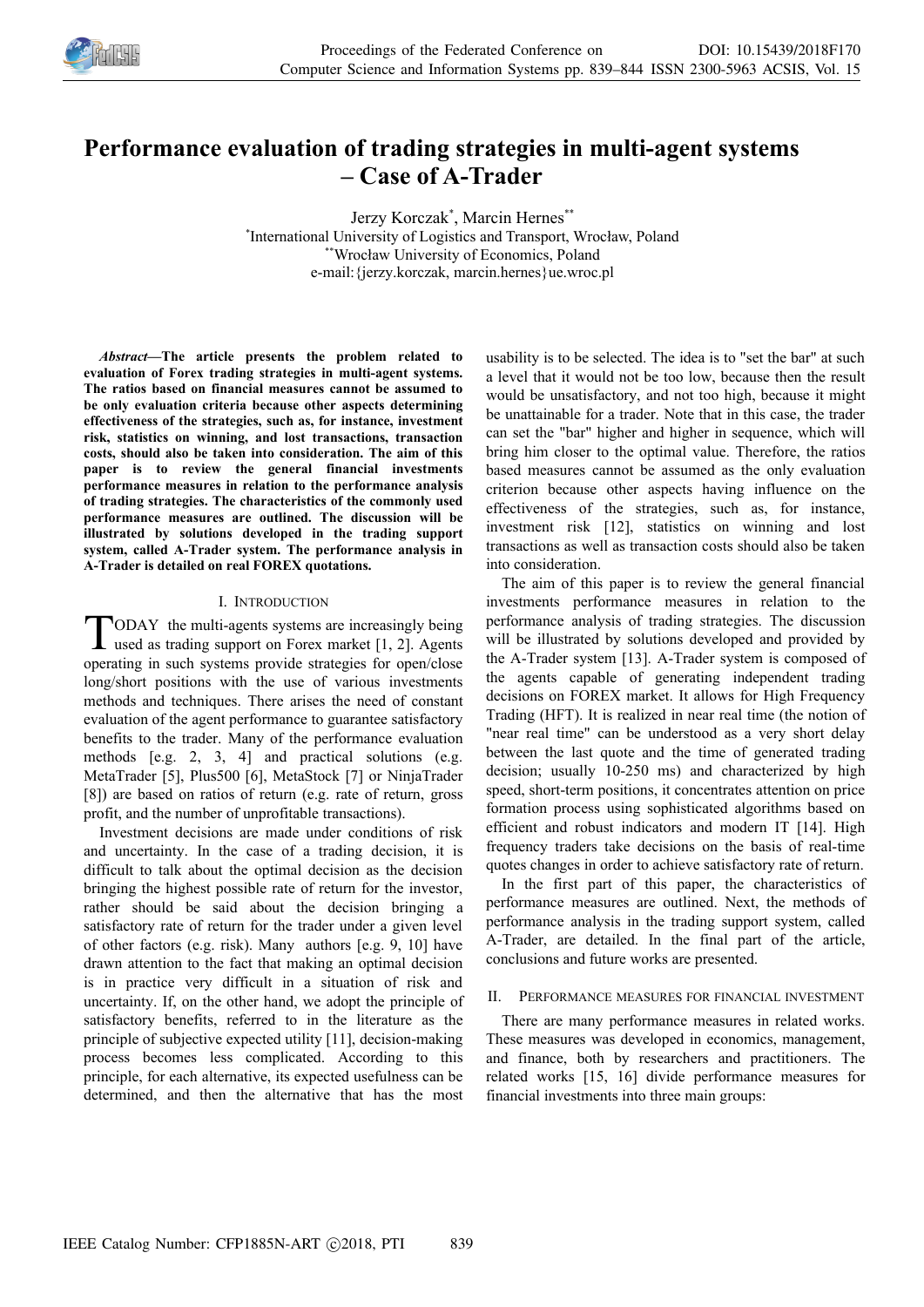- measures based on ratios of excess returns (ratiosbased),
- measures based on systematic risk measured by factor models (risk-based),
- measures based on endogenous benchmarks derived from portfolio theory (benchmarks-based).

The major differences between these groups, but also between specific measures refer to the definition of risk. The next part of the section presents characteristics of particular groups.

# *A. Measures based on ratios of excess returns*

Ratio-based performance measures specify the return per unit of risk. Ratio-based performance measures are usually easy to compute and have only low data requirements. These measures are of high relevance in practical applications and are frequently used in publications [12, 15, 17,18].

All ratios of return-based measures follow a similar schema: a measure of the return of asset in excess of the return on the benchmark is divided by a measure of the investment risk of asset. The most popular are the following::

- arithmetic rate of return,
- logarithmic rate of return,
- the number of transaction,
- gross profit,
- gross loss,
- total profit,
- the number of profitable transactions,
- the number of profitable transactions in a row,
- the number of unprofitable transactions in a row.

All of them are available in A-Trader.

# *B. Measures based on systematic risk measured by factor models*

Risk-based performance measures adjust for risk by computing the spread between actual returns and a hypothetical benchmark return which is determined [17].

These measures indicate whether the trader was able to beat the benchmark, strictly speaking, they do not allow for comparison of different investment products because riskbased performance measures are subject to manipulation by leverage. For identification of relevant and meaningful risk factors and computation of "fair" or expected returns, riskbased performance measures draw heavily from the asset pricing literature. This group contains measures, such as [17, 19]:

*Sharpe Ratio* 

$$
S = \frac{E(r) - E(f)}{|o(r)|} \cdot 100\%
$$
 (1)

where:

 $E(r)$  – arithmetic average of the rate of return,

- *E*(*f*) arithmetic average of the risk-free rate of return,
- $O(r)$  standard deviation of rates of return.
- *Treynor Ratio*

$$
T = \frac{E(r) - E(f)}{\beta(r)}\tag{2}
$$

where:

- $E(r)$  arithmetic average of the rate of return,
- $E(f)$  arithmetic average of the risk-free rate of return,

 $\beta(r)$  – beta coefficient of rates of return.

*The Kappa ratio* 

$$
T = \frac{E(r) - E(f)}{\sqrt{LPM(r)}}\tag{3}
$$

where:

 $E(r)$  – arithmetic average of the rate of return,

 $E(f)$  – arithmetic average of the risk-free rate of return,

 $LPM(r)$  – lower partial moments of rates of return.

*Omega ratio* 

$$
\Omega = \frac{\sqrt[n]{HPM(r)}}{\sqrt[n]{LPM(r)}}\tag{4}
$$

where:

 $HPM(r)$  – higher partial moments of rates of return.  $LPM(r)$  – lower partial moments of rates of return.

*Average coefficient of variation* 

$$
V = \frac{s}{|E(r)|} * 100\%
$$

. (5)

where:

*V* – average coefficient of variation,

*s* – average deviation of the rates of return,

 $E(r)$  – arithmetic average of the rates of return.

*Jensen Model* 

$$
JM = E(r) - (E(f) + \beta(r) \cdot (E(m) - E(f))).
$$
 (6) where:

- $E(r)$  arithmetic average of the rate of return,
- $E(f)$  arithmetic average of the risk-free rate of return,
- $E(m)$  arithmetic average of the realized return of the appropriate market index,
- $E(f)$  arithmetic average of the risk-free rate of return,
- $\beta(r)$  beta coefficient of rates of return.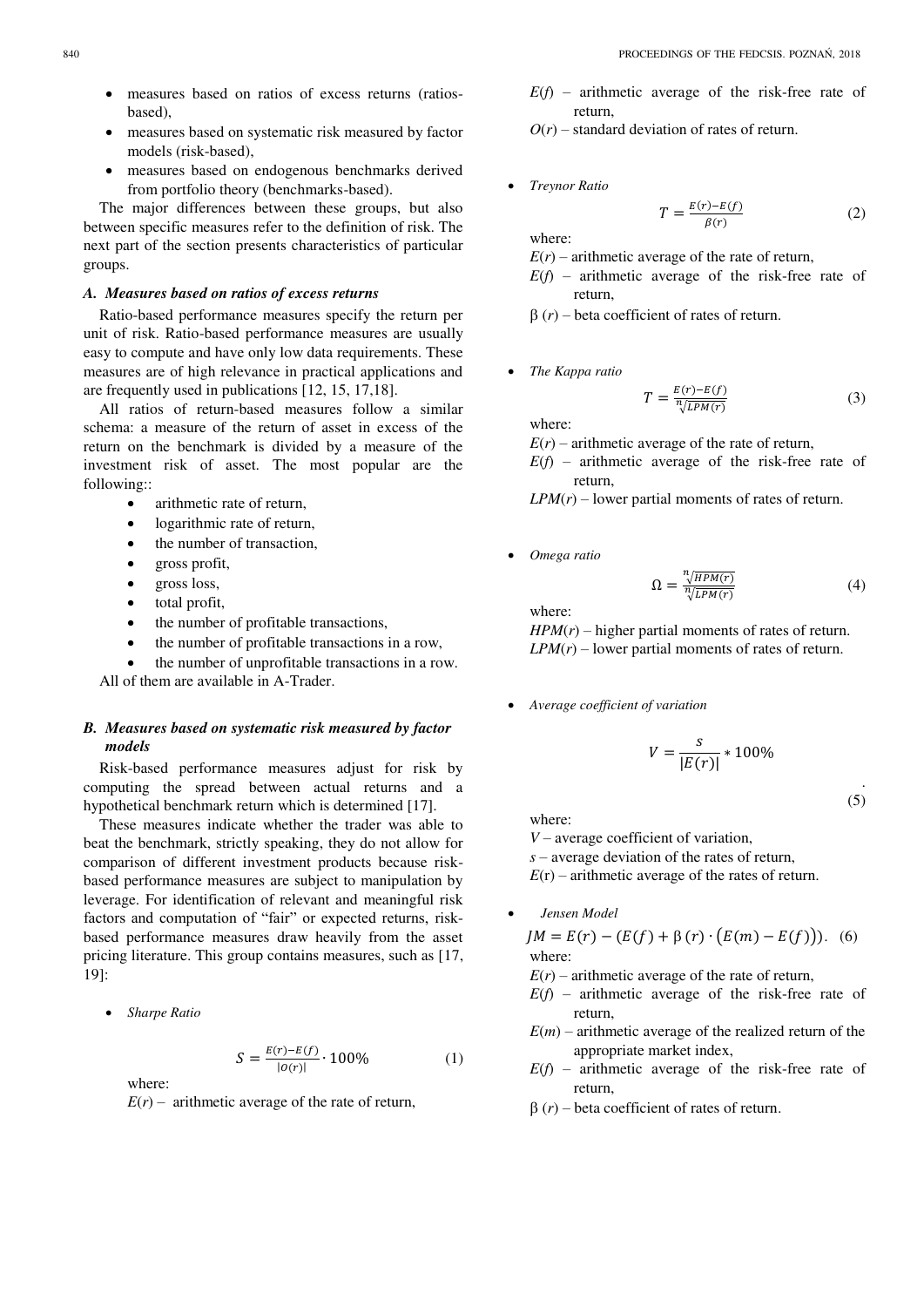*Value at Risk* 

The measure known as a value exposed to the risk - that is the maximum possible loss of the market value that a financial instrument can bear in a specific timeframe and at a given confidence level.

$$
VAR = P * O * k \tag{7}
$$

where:

- *P* the initial capital,
- *O* volatility standard deviation of rates of return during the period ,
- $k -$  the inverse of the standard normal cumulative distribution (assumed confidence level 95%, the value of k is  $1.65$ ).

Some of these measures are available in A-Trader (Sharpe ratio, average coefficient of variation and Value et Risk).

# *C. Measures based on endogenous benchmarks derived from portfolio information*

This group of measures usually compares the return of each security in the portfolio to the return of a "benchmark" security in order to determine abnormal performance. The comparable securities are selected based on characteristics, or they are derived from portfolio in another time period. Consequently, data requirements are higher for these models, while the statistical concepts are relatively simple [15, 16].

#### *Characteristic-Based Models*

Characteristic-Based Models are interpreted as portfolio-weighted sum of the differences in returns between the stocks and the benchmark portfolios, and can be calculated, for example by following equation:

$$
CM_t = \sum_{j=1}^{m} w_{jt} (r_{jt} - r_{jt-1}^b)
$$
 (8)

where:

 $w_{it}$  – weight of asset *j* at time *t*,

 $r_{it}$  – corresponding excess return of asset j,

 $r_{j}^{b}$  – the return on a benchmark portfolio that is matched to asset *j* measured in  $t - 1$ .

#### *Holdings-Based Models*

These models define managerial skill as a covariation between portfolio weights and returns of single stocks taking into consideration an omega ratio.

$$
HM = \sum_{j=1}^{m} Cov(w_{jt,}r_{jt}|\Omega_t)
$$
 (9)

where:

 $w_{it}$  – weight of asset *j* at time *t*,

 $r_{it}$  – corresponding excess return of asset j at time *t*,  $\Omega_t$  – omega ratio at time *t*.

# *Trade-Based Models*

These models define managerial skill as a covariation between portfolio weights and returns of single stocks.

$$
TM = \sum_{j=1}^{m} Cov(w_{jt}, r_{jt}) \qquad (10)
$$

where:

 $w_{it}$  – weight of asset *j* at time *t*,

 $r_{it}$  – corresponding excess return of asset j at time *t*,

Performance measures presented in this section allow for a wide range of evaluation of investment strategies on Forex. There are many other measures in the related works, however we have tried to select such as are more often used in practice and which can be implemented in High-Frequency trading systems due to low computational complexity.

In A-Trader, a characteristic based models are available (based on buy and hold and random walk benchmarks).

Next part of paper presents method for performance evaluation in A-Trader multi-agent system.

# III. PERFORMANCE EVALUATION METHOD IN A-TRADER

In general, A-Trader system is composed of the agents capable of generating independent trading decisions on FOREX market. It should be noted that decisions can be consistent or contradictory, e.g. two independent agents may generate buy and sell decision at the same time [20, 21]. The trading opportunities are provided by consensual advice, generated by multiple software agents that use technical and fundamental analysis as well as behavioral sentiments [22]. Trading agents in the A-Trader form the investment strategies, which advise recommended open and closed positions for online FOREX traders. There are many strategies implemented as Supervisor Agents, such as:

- Basic Strategy,
- Consensus,
- Candle genetic algorithm,
- Kohonen network,
- Growing neural gas,
- Fundamental back propagation network,
- Evolutionary algorithm.
- Deep Learning

Supervisor Agent is the most important agent in A-Trader. Its goal is to generate profitable trading advice, on the basis of three groups of The Supervisor Agent coordinates functioning of the other agents (which form a given strategy) presented, and to provide the final advice to the trader. Its other task include resolving conflicts between agents [23]. The strategies are permanently evaluated by Supervisor Agents, and those with the highest evaluation value can be taken by default or chosen by the trader.

The performance analysis in A-Trader is carried out with the consideration of the following measures (ratios):

- rate of return (ratio  $x_1$ ),
- number of transactions,
- gross profit (ratio  $x_2$ ),
- gross loss (ratio *x*3),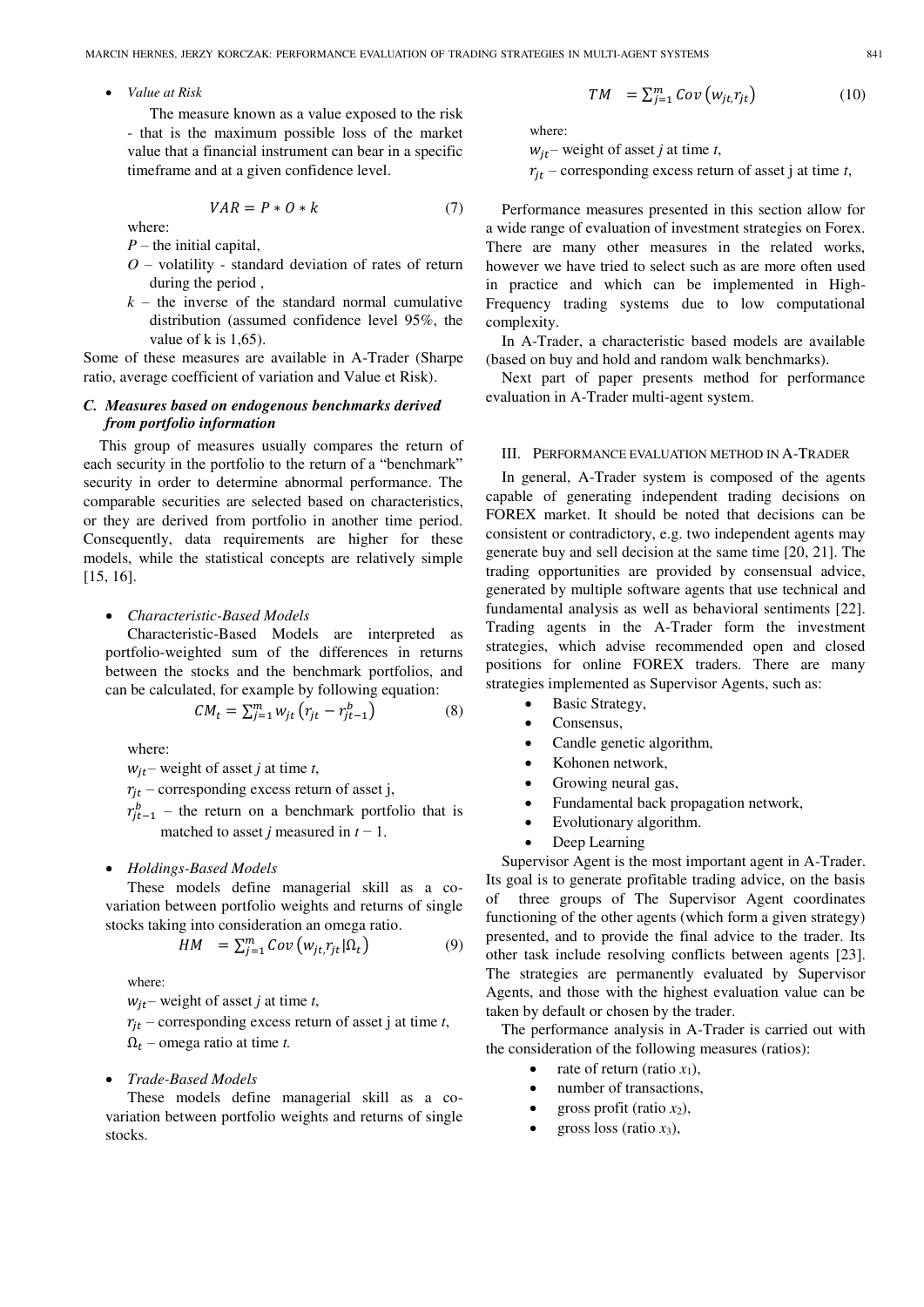- total profit (ratio *x*4),
- number of profitable transactions (ratio  $x_5$ ),
- number of profitable consecutive transactions  $(ratio x<sub>6</sub>)$ ,
- number of unprofitable consecutive transactions  $(ratio x<sub>7</sub>)$ ,
- Sharpe ratio (ratio *x*8)
- average coefficient of variation (ratio *x*9)
- Value at Risk (ratio  $x_{10}$ )
- the average rate of return per transaction (ratio *x*11).

There are many ways of defining the performance evaluation function. For the purpose of comparison of the agents' performance, the following simple evaluation function has been proposed:

$$
y = (a_1x_1 + a_2x_2 + a_{3(1-X_3)} + a_4x_4 + a_5x_5 + a_6x_6 + a_7(1-x_7) + a_8x_8 + a_9(1-x_9) + a_{10}(1-x_{10}) + a_{11}x_{11}
$$
  
(11)

where  $x_i$  denote the normalized values of particular performance measures from  $x_1$  to  $x_{11}$ . It was adopted in the test that coefficients  $a_1$  to  $a_{11}=1/11$ .

It should be mentioned that these coefficients may be modified with the use of, for instance, an evolution-based method, or they could be determined by the trader in accordance with their preferences (for instance the trader may determine whether they are interested in higher rate of return with accompanying higher risk level or lower risk level but accepting a lower rate of return).

The output of the function is a value in the range [0..1],

and the agent's efficiency is directly proportional to the function value.

Figure 1 presents performance evaluation panel in A-Trader. The upper part of window presents information related to open/close positions generated by strategy in a given period. The profitable ones are marked on green and unprofitable ones are marked on red. The bottom part of window presents performance evaluation values related to selected positions (it is possible to mark all positions, or only selected positions).

Referring to the evaluation analysis related to particular measures performed in other systems (mentioned in section 1), as previously underlined, these systems only offer the functions calculating the rates of return based ratios. It should be noted that evaluation, in most cases, is performed "manually" by the trader. This work has many inconveniences. Due to its time consumption, the trader can use only selected measures of performance, and choice of these measures may be narrow. Also the trader acting under time pressure may select inadequate measures, and, in consequence, important financial losses may be generated. In addition, it is very difficult to have valid current knowledge on online trading (the trader's knowledge, in very turbulent market conditions, may be outdated or/and incomplete). These issues imply that systems operating in real time are very limited.

As has been mentioned, the evaluation function used in A-Trader enables the evaluation of performance of specific strategies. These operations are made automatically, in time close to real time, by the Supervisor Agent which may then

| BuySellAgentPerformanceForm            |                |                |                                                        |              |                                |                  |                                          |              | $\Box$ $\Box$<br>$\mathbf{x}$           |
|----------------------------------------|----------------|----------------|--------------------------------------------------------|--------------|--------------------------------|------------------|------------------------------------------|--------------|-----------------------------------------|
| Performance                            |                |                |                                                        |              |                                |                  |                                          |              |                                         |
| CloseDate                              | Close Signalld |                | CloseSignalSourcel CloseSignalTextVal CloseSignalValue |              | Close Value                    | OpenDate         | OpenSignalId                             |              | OpenSignalSourcel OpenSignalTextVal Ope |
| 2014-07-25 03:3.                       | 1863598        | 1862531        | $-1.000000$                                            |              | 1.346380                       | 2014-07-25 03:2. | 1728535                                  | 1727432      | $-1,00$                                 |
| 2014-07-25 04:1.                       | 2059937        | 2058280        | 1.000000                                               |              | 1.346490                       | 2014-07-25 03:3. | 1867042                                  | 1864295      | 1.00                                    |
| 2014-07-25 04:3.                       | 2194197        | 2193121        | $-1.000000$                                            |              | 1.346370                       | 2014-07-25 04:1. | 2060245                                  | 2059351      | $-1.00$                                 |
| 2014-07-25 04:5.                       | 2294882        | 2293927        | 1.000000                                               |              | 1.346460                       | 2014-07-25 04:3. | 2194582                                  | 2193420      | 1,00                                    |
| 2014-07-25 05:2                        | 2465955        | 2465387        | $-1.000000$                                            |              | 1.346470                       | 2014-07-25 04:5  | 2295467                                  | 2294776      | $-1,00$                                 |
| 2014-07-25 05:3.                       | 2499538        | 2499143        | 1.000000                                               |              | 1,346470                       | 2014-07-25 05:2. | 2466987                                  | 2466547      | 1,00                                    |
| 2014-07-25 07:5.                       | 3200037        | 3199113        | $-1,000000$                                            |              | 1,346760                       | 2014-07-25 05:3. | 2501067                                  | 2500112      | $-1.00$                                 |
| 2014-07-25 08:1                        | 3428793        | 3427469        | 1.000000                                               |              | 1.346950                       | 2014-07-25 07:5  | 3201492                                  | 3199850      | 1,00                                    |
| 2014-07-25 09:0.                       | 4230124        | 4228458        | $-1.000000$                                            |              | 1.346780                       | 2014-07-25 08:1. | 3430339                                  | 3429140      | $-1.00$                                 |
| 2014-07-25 09:4.                       | 5111055        | 5110510        | 1,000000                                               |              | 1,346510                       | 2014-07-25 09:0. | 4230682                                  | 4230016      | 1,00                                    |
| 2014-07-25 10:0.                       | 5499259        | 5498785        | $-1,000000$                                            |              | 1,345950                       | 2014-07-25 09:4. | 5111850                                  | 5110780      | $-1.00$                                 |
| 2014-07-25 10:3.                       | 6482454        | 6481770        | 1.000000                                               |              | 1.345090                       | 2014-07-25 10:0. | 5500146                                  | 5498891      | 1.00                                    |
| 2014-07-25 11:0.                       | 7157354        | 7156890        | $-1,000000$                                            |              | 1,344440                       | 2014-07-25 10:3. | 6483425                                  | 6482171      | $-1.00$                                 |
| 2014-07-25 11:3.                       | 8048880        | 8046009        | 1.000000                                               |              | 1.344570                       | 2014-07-25 11:0. | 7158530                                  | 7157012      | 1.00                                    |
| $\leftarrow$                           |                |                | Ш                                                      |              |                                |                  |                                          |              |                                         |
| Positions count:                       |                | $\mathbf{1}$   | Profit netto:                                          |              | 0.000250                       | Gross profit:    |                                          | 0,000000     |                                         |
| Profitable:                            |                | 1              | Max profitable consecutive transactions:               | $\mathbf{1}$ | Gross loss:                    |                  |                                          | 0.000000     |                                         |
| Number of unprofitable transactions: 0 |                |                | Max unpofitable consecutive transactions: 0            |              |                                |                  | Avg profitable consecutive transactions: | $\mathbf{1}$ |                                         |
| Profitable(%):                         |                | 100.00%        | Max profit consecutive transactions:                   |              | 0.000250                       |                  | Average of concecutive losses:           | 0            |                                         |
| Unprofitable(%):                       |                | 0.00%          | Max loss:                                              |              | 0,0                            |                  | Maximum consecutive losses (in money):   |              |                                         |
| Variance:                              |                | 0.000000000000 | Min profitable consecutive transactions:               | $\mathbf{1}$ |                                |                  | Maximum draw up:                         |              |                                         |
| Maximum draw down:                     |                | 0.0            | Average draw up:                                       |              | 0.000000<br>Average draw down: |                  |                                          | 0.000000     |                                         |

Fig. 1. Performance evaluation panel in A-Trader. Source: Own work.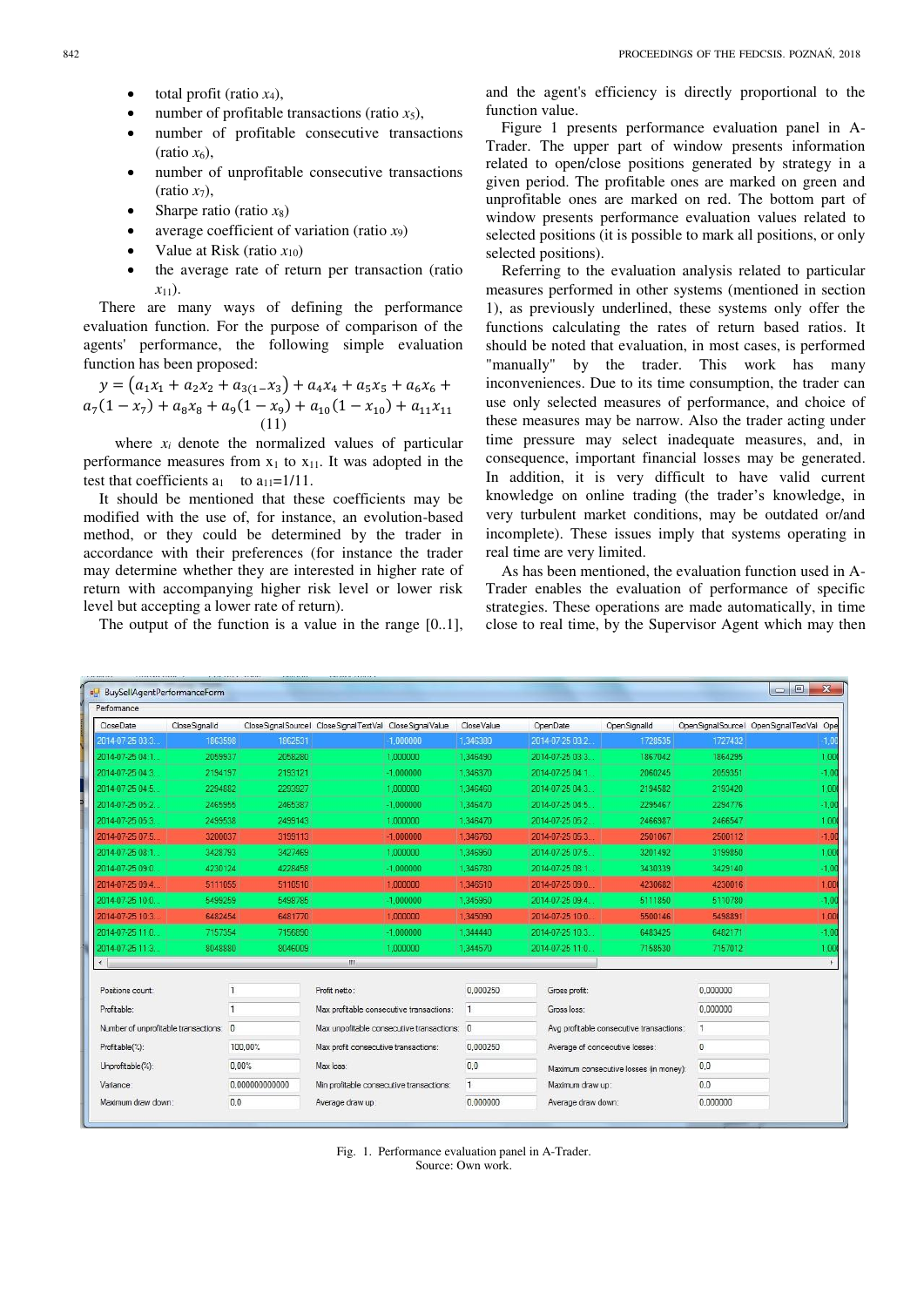suggest to the investor taking final decisions on the basis of strategy with the highest level of performance. In addition, enabling the user to change coefficients  $a_i$  and ratios  $x_i$ parameters of the evaluation function allows for considering their preference concerning the criterion of importance of particular evaluation ratios. The performance evaluation function also considers the transaction costs with the assumption that this reflects the relationship between the number of transactions and the average rate of return from the transaction. However, this simple principle cannot be adopted because a large number of transactions has impact on the reduction of the strategy's efficiency level, especially for the transactions with a high rate of return.

A-Trader uses only selected measures because using largest number of ratios require higher computing resources than are now available (in HFT this measures must be calculated near real time). In future, we plan to use the cloud computing resources, then we will be in a position to implement a larger number of measures. It should be noted that the number of performance measures in A-Trader is not limited and they can be added to evaluation function in an easy way.

# IV. CONCLUSION

The strategies in the A-Trader system open/close independent long/short position use multiple criteria of trading performance, which belong to three groups of performance measures: ratios-based, risk based, and benchmark-based. As a consequence, this enables the trader to compose an evaluation function according to their preferences and to apply to the strategies of the best Supervisor Agents. The results presented in our previous research [13, 14, 21, 22, 24, 25] allow us to come to the conclusions that there is no universally accepted evaluation function nor universal measures. The choice of measures and the composition of the evaluation function is highly dependent on trader preferences and trading market. We have already demonstrated that the level of performance of particular strategies changes depending on prevailing FOREX market situation. Based on the obtained results, there is no one strategy which definitely dominates over the others.

The use of this performance evaluation function allows for automatic setting of the best strategy in time close to real time, which has, in turn, a positive influence on investment effectiveness.

Future works should concern, among others, implementation of other performance evaluation measures (presented in section 2), development of an evolution method for determining ai coefficients into the A-Trader system, and implementation of cognitive agents performing analysis experts' opinions in the scope of forecasts referring to quotations on the FOREX market..

#### **REFERENCES**

- [1] M. Aloud, E.P.K. Tsang and R. Olsen, "Modelling the FX Market Traders' Behaviour: An Agent-based Approach", [in] Alexandrova-Kabadjova B., S. Martinez-Jaramillo, A. L. Garcia-Almanza & E. Tsang (eds.), Simulation in Computational Finance and Economics: Tools and Emerging Applications, IGI Global, 2012, pp. 202-228. DOI: 10.4018/978-1-4666-2011-7.ch015.
- [2] R.P. Barbosa and O. Belo, "Multi-Agent Forex Trading System". [in] Agent and Multi-agent Technology for Internet and Enterprise Systems, Studies in Computational Intelligence Volume 289, 2010, pp. 91-118. https://doi.org/10.1007/978-3-642-13526-2\_5.
- [3] L. Mendes, P. Godinho and J. Dias, "Forex trading system based on a genetic algorithm", J. J Heuristics 18(627), 2012, J. J. Heuristics 18(627), 2012, https://doi.org/10.1007/s10732-012-9201-y
- [4] A. Shmilovici, Y. Kahiri, I. Ben-Gal, et al., "Measuring the Efficiency of the Intraday Forex Market with a Universal Data Compression Algorithm", Computational Economics 33(131), 2009, https://doi.org/10.1007/s10614-008-9153-3
- [5] MetaTrader5, https://www.metatrader5.com
- [6] Plus500, https://www.plus500.com/
- [7] MetaStock, https://www.metastock.com/
- [8] NinjaTrader, https://www.ninjatraderbrokerage.com/get\_started/forex
- [9] F. Gul and W. Pesendorfer, "Hurwicz expected utility and subjective sources", Journal of Economic Theory, V 159, Part A
- [10] R. Pettigrew, "Risk, rationality and expected utility theory", Canadian Journal of Philosophy, 45:5-6, 798-826, DOI: 10.1080/00455091.2015.111961, 2016.
- [11] J. Shanteau and A. Pingenot, "Subjective expected utility theory", [in] M. W. Kattan (Ed.), Encyclopedia of medical decision making (pp. 1084-1086). Thousand Oaks, CA: SAGE Publications Ltd., 2009, doi: 10.4135/9781412971980.n312.
- [12] K. Jajuga and T. Jajuga, "Inwestycje: Instrumenty finansowe, ryzyko finansowe, inżynieria finansowa", PWN, Warszawa 2000.
- [13] J. Korczak, M. Hernes and M. Bac, "Risk avoiding strategy in multi-agent trading system", [in] Proceedings of the 2013 Federated Conference on Computer Science and Information Systems / Ganzha Maria, Maciaszek Leszek, Paprzycki Marcin ( red. ), IEEE, 2013. DOI: 978-1-4673-4471-5/\$25.00.
- [14] J. Korczak, M. Hernes and M. Bac, "Collective Intelligence Supporting Trading Decisions on FOREX Market", [in] Nguyen N., Papadopoulos G., Jędrzejowicz P., Trawiński B., Vossen G. (eds) Computational Collective Intelligence. ICCCI 2017. Lecture Notes in Computer Science, vol 10448. Springer, Cham, 2017. https://doi.org/10.1007/978-3-319-67074-4\_12.
- [15] P. Lückoff, "Mutual Fund Performance and Performance Persistence: The Impact of Fund Flows and Manager Changes", Wiesbaden: Gabler Verlag 2011.
- [16] Y. Yao and R. Zhang, "Empirical Research on Efficiency Measure of Financial Investment in Education Based on SE-DEA". [in] Cao BY., Liu ZL., Zhong YB., Mi HH. (eds) Fuzzy Systems & Operations Research and Management. Advances in Intelligent Systems and Computing, vol 367. Springer, Cham, 2016. https://doi.org/10.1007/978-3-319-19105-8\_35
- [17] O.K. Hussain, T.S. Dillon, F.K. and Hussain, E.J. Chang, "Risk Assessment Phase: Financial Risk Assessment in Business Activities", [in] Risk Assessment and Management in the Networked Economy. Studies in Computational Intelligence, vol 412. Springer, Berlin, Heidelberg, 2013. https://doi.org/10.1007/978-3-642-28690- 2\_6
- [18] Z. Qiu, "Discussion of Investment Analysis Method in the New Round of the China Stock Bull Market", [in] Li M., Zhang Q., Zhang J., Li Y. (eds) Proceedings of 2015 2nd International Conference on Industrial Economics System and Industrial Security Engineering. Springer, Singapore, 2016. https://doi.org/10.1007/978-981-287-655- 3\_40.
- [19] D. Hu, , G. Schwabe and X. Li, "Systemic risk management and investment analysis with financial network analytics: research opportunities and challenges", Financial Innovation (2015) 1: 2. https://doi.org/10.1186/s40854-015-0001-x.
- [20] J. Korczak, M. Bac, K. Drelczuk and A. Fafuła, "A-Trader Consulting Agent Platform for Stock Ex-change Gamblers", [in] Proc. FedCSIS, Wrocław, pp.963-968, 2012.. DOI: 978-83-60810- 51-4/\$25.00.